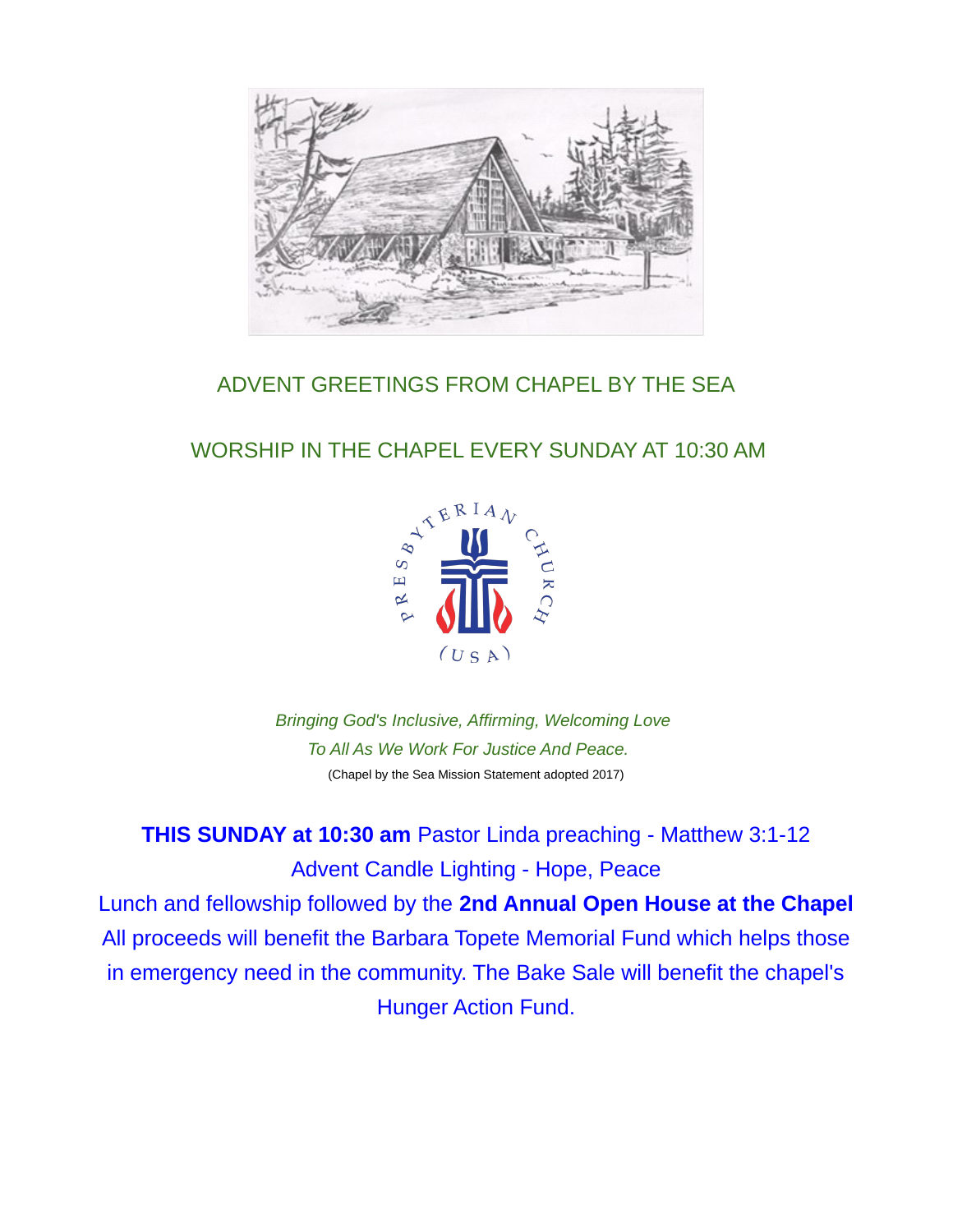

#### **SUNDAYS IN DECEMBER**

December 15 - Matthew 11:2-11 - Advent Candle Lighting - Hope, Peace, Joy December 22 - Matthew 1:18-25 Advent Candle Lighting - Hope, Peace, Joy, Love December 29 - Matthew 2:13-23

**December 24 - Christmas Eve at the Chapel with Carols and Candles 4 PM - Lighting of the Christ Candle.**

## **CHAPEL CALENDAR**

MONDAYS - AA evening group meets at 7 pm in the chapel hall. Contact Nita:360.276.4146

TUESDAYS - NA evening group meets at 7:30 pm in the chapel hall. Contact Dennis 360.986.0815

Third Tuesdays North Beach Food Bank 9 - 11 am outside Firestation #8.

THURSDAYS IN DECEMBER - FAITH, FOOD, FRIENDSHIP 6 - 7 PM **Advent study - Creating a Matthew 25 Advent Season -** *Straw for the Manger.*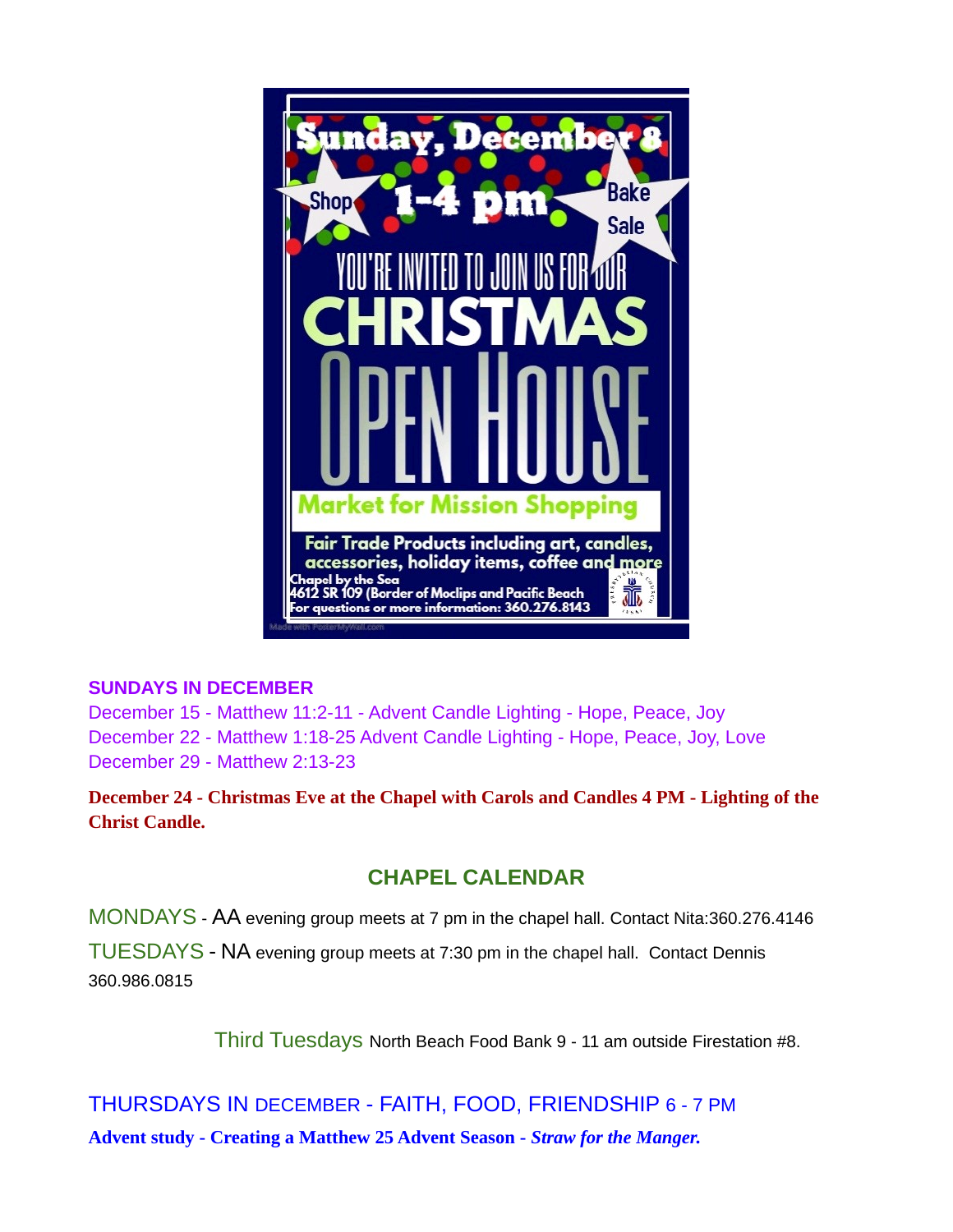

Our congregation has accepted the PC(USA)'s invitation to follow Jesus' teachings in Matthew 25:31- 46. Accepting the Matthew 25 invitation from our denomination means that we have committed to building congregational vitality. This focus is foundational to our mission as Christ's followers and as we move forward with the Vital Congregations Initiative next year. Learn more at [pcusa.org/matthew25](http://pcusa.org/matthew25) website.

Thursday December 19 - will include a Longest Night service of healing and wholeness at 6:30 PM Thursday December 26 - BOXING DAY CELEBRATION - Box up your left-overs, invite a friend and let us feast together

as we celebrate the 12 days of Christmas. FAITH, FOOD, FRIENDSHIP begins at 6 PM

# SESSION MEETING THURSDAY DECEMBER 12 at 4 PM to finalize the 2020 budget.

Thank you to our faithful members and friends of the chapel who tithe and pledge and thank you to our presbytery. The second and final grant of 15K from the Presbytery of Olympia was received to meet our financial commitments through September 2020. Other session highlights: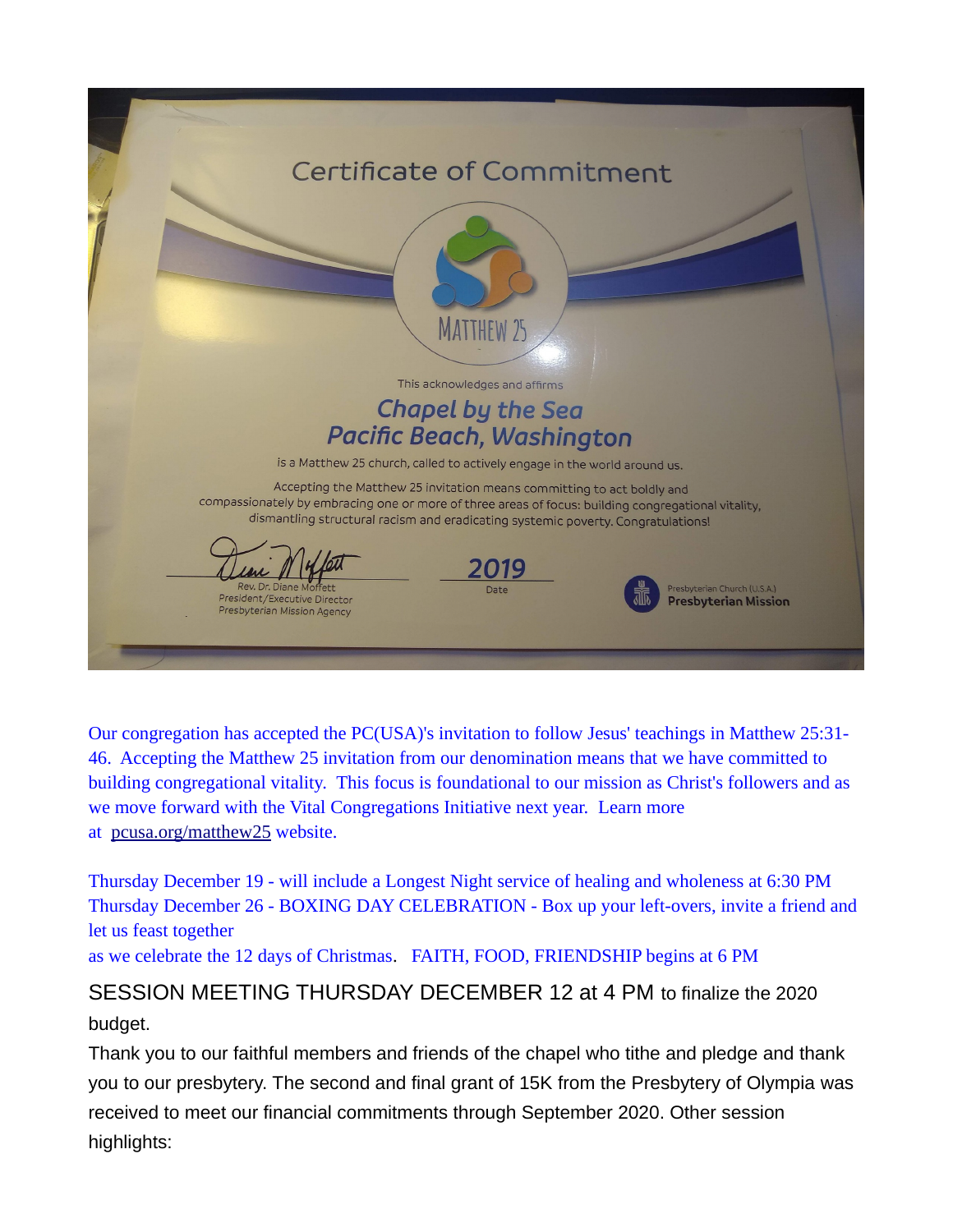-A report was given from Cindy Stearns who represented the chapel at a Vital Congregations Conference in Kansas City.

-Quarterly benevolence to local community emergencies totalling \$2,451 was disbursed from the Barbara Topete Memorial Fund

-A generous donation to the Chapel's Hunger Action Team of \$2,000 was donated to the Pacific Beach Food Bank. The PB food bank is operated by James Pressinger (aka Wacky) with two other board members as a 5013c non-profit organization from his mobile food bank at Wacky Warehouse in Pacific Beach. The Chapel, PB Food Bank and Coastal Harvest Food Bank serve those who are food insecure on the 3rd Tuesday every month outside Firestation #8.

- The Green Lantern Lunch Program (founded by chapel member, Phyllis Shaughnessy) will deliver sack lunches to school children during the Christmas break thanks in part to a Presbyterian Women Thank Offering 2019 one-time grant.

-Pastor Linda and three members from the chapel were commissioned as part of the Vital Congregations Initiative along with members from 9 other churches in the Presbytery of Olympia.

see below: *from the left, Margaret and Ed Tegenfeldt, Cindy Stearns, Pastor Linda, Crawford Brubaker who will be one of the facilitators assigned to the chapel during the Vital Congregations Initiative which starts in 2020. Bryce Wiebe gave the charge.*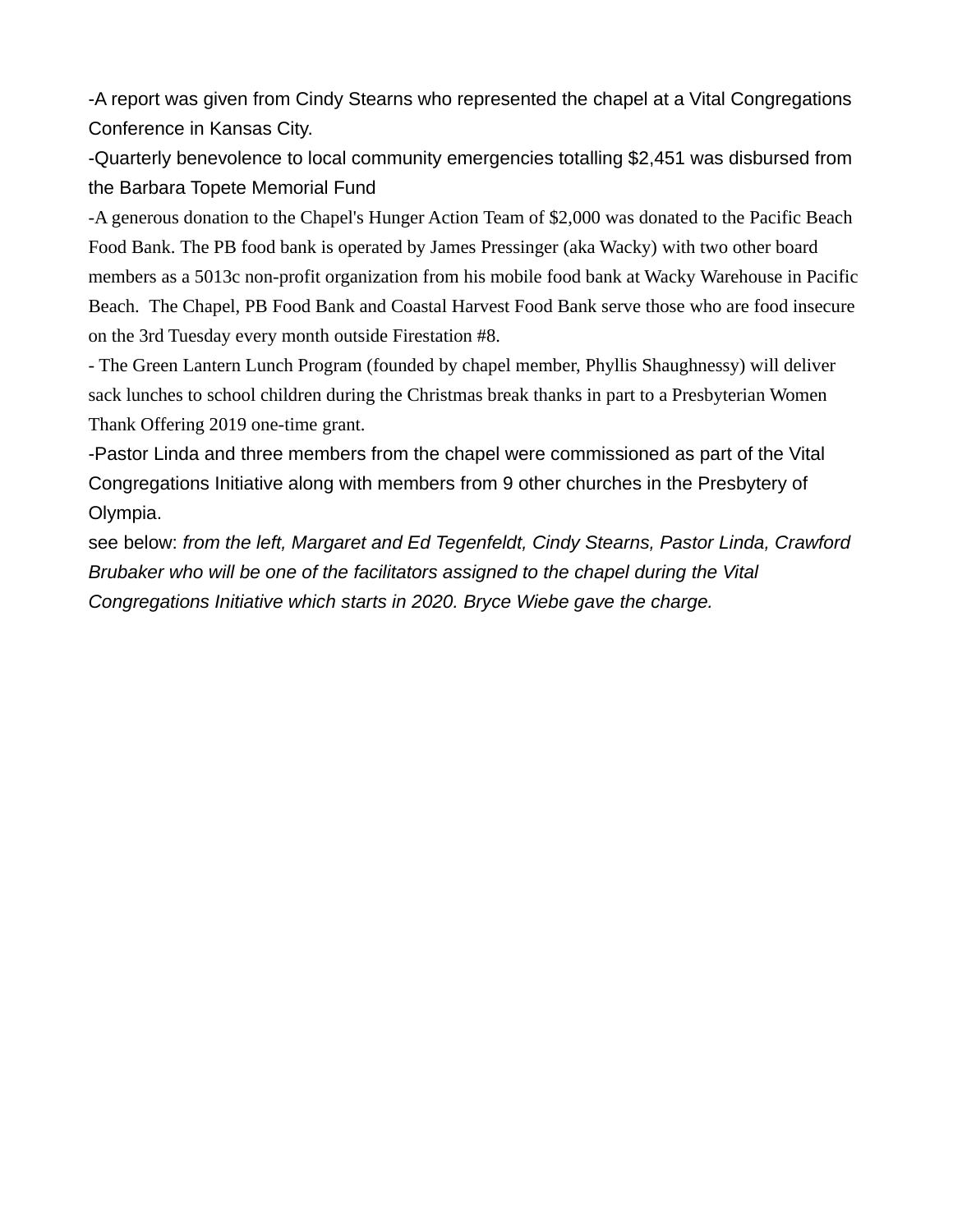

#### **YEAR END GIVING**

The chapel appreciates your financial support as we work towards sustainability and get ready to celebrate the Chapel's 60th anniversary in June of next year. Consider legacy giving, endowing your tithe, or check with your financial planner. If you are seventy and a half years young and blessed to have an IRA, you may instruct your IRA custodian to transfer an amount directly to Chapel by the Sea. The gift would not produce a charitable contribution deduction, but would fulfill some or all of your required minimum distribution without increasing your taxable income - so if you are a non-itemizer because of the new, higher standard deduction this would be a perfect gift to fund the chapel's ministry of revitalization and 60th anniversary refurbishment. Our PCUSA ministry relations partner, Rob Hagan is available to assist and will be with us again in March 2020 to help us become better stewards of all God has bestowed upon us. Online giving is also available on our website:

#### [www.CHAPELBYTHESEAWA.ORG](http://www.CHAPELBYTHESEAWA.ORG/)

PRAYER LIST - Gracious God for those known to us and for those known only to you.